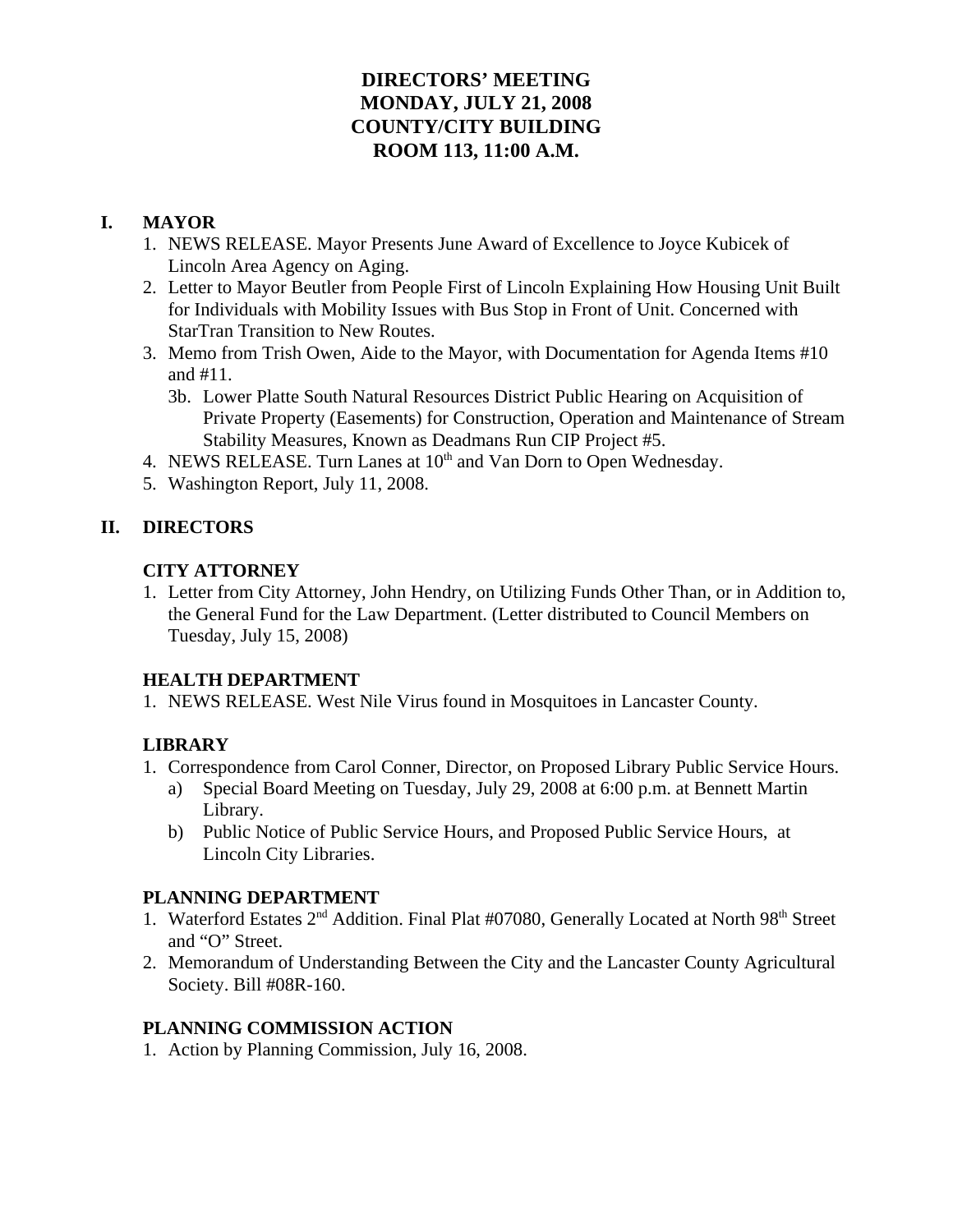#### **PUBLIC WORKS AND UTILITIES**

1. ADVISORY. Sidewalk Curb Ramp Advisory. a. Map of Recommended One-Way Pick-Up and Drop-Off.

# **III. CITY CLERK**

#### **IV. COUNCIL REQUESTS/CORRESPONDENCE**

### **JON CAMP**

- 1. Request to Jim Weverka, Animal Control RE: Pit bulls outlawed in Lincoln. (RFI#89-07/09/08)
- 2. Email to Denise Pearce, Aide to the Mayor, after receipt of cover memo on homeowners stimulus plan.
- 3. Email from Eugene R. Schiltz. Opposed to StarTran Proposal for Reduction of Hours of Operation.

# **DAN MARVIN**

1. Email from Niki Svik. Concerns on Budget, Closing Elementary School CLC's. Evaluate Whether to Build Convention Center and Arena In This Time of Rising Financial Costs. Young Families Think of Moving Away from Lincoln.

# **V. MISCELLANEOUS**

- 1. Email from Wilbur Dasenbrock. Appreciates Dedication and Effort. Work Together in the Best Interest of the People of Lincoln.
- 2. Email from Michael M. Bartels. Unhappy with Proposed Reduction of Branch Library Hours.
- 3. Email from Fred Marks. LES Rate Increases. If Absolutely Necessary Lighten Burden on Older Citizens, People on Disability, Disabled Veterans, Low Income Individuals and Families. LES Needs to be More Creative in Solving the Electricity Problem.
- 4. Email from Mark Hupf. Citizens Depend on Bus Service, Do Not Cut Hours Between 11:00 a.m. and 2:00 p.m.
- 5. Email from Rachel West. Do Not Reduce Lincoln City Libraries' Hours of Operations. Recommended Reading of Libraries and Democracy.
- 6. Email from Jeanette Fanmeyer. Concern Over Bowling Lake. In Plan and Do Not Skip Over Again. Unnecessary Waste Needs to Stop Now.
- 7. Email from Jodi Delozier. Do Not Approve the 12% LES Rate Hike. LES Should Cut Internally with Either Salaries, Salary Increases, or Positions.
- 8. Email from Russell Miller. More Efficient to Prevent Crime Before Gangs are Established.
- 9. Email from Larry Jabloncki. Do Not Use TIP for the Rosewood Inn Development.
- 10. Email from Judd Smith. Words to Live By as a Council Member.
- 11. Email from Janet Kosch. Adjustment of Library Public Service Hours.
- 12. Email from Mark Hupf. Do Not Make Cuts Proposed to StarTran.
- 13. Letter and Newspaper Article Received from Herb Welter. Keep City Vehicles Longer Than the Warranty.
- 14. Letter from People First of Lincoln Outlining How Members Rely on Public Transportation, StarTran.
- 15. Email from Sara R. Lutzi. Do Not Cut Our Bus Routes. Agree with New Routes in Place.